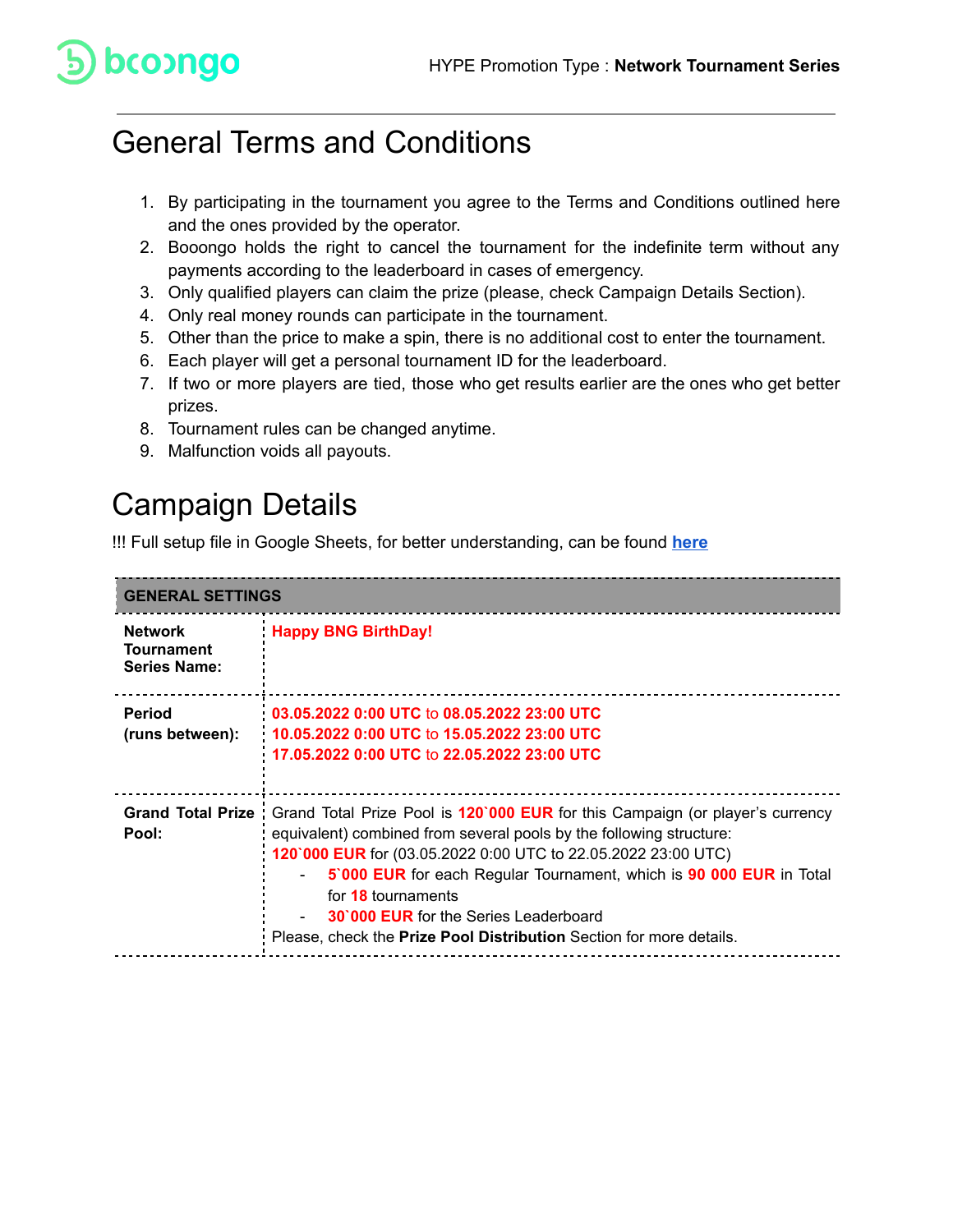

**Tournament Series Structure:**

| 3 individual Series with 6 Regular Tournaments each: |                  |                                 |                                  |                              |                      |
|------------------------------------------------------|------------------|---------------------------------|----------------------------------|------------------------------|----------------------|
| <b>SERIES 1</b>                                      | <b>TNTs</b>      | <b>TNT</b><br><b>Start Time</b> | <b>TNT</b><br><b>Finish Time</b> | <b>TNT</b><br><b>Scoring</b> | <b>Prize</b><br>Pool |
|                                                      | TNT <sub>1</sub> | 03.05.2022<br>00:00 UTC         | 03.05.2022<br>23:00 UTC          | <b>HSRM</b>                  | 5'000 EUR            |
|                                                      | TNT <sub>2</sub> | 04.05.2022<br>00:00 UTC         | 04.05.2022<br>23:00 UTC          | <b>HSRP</b>                  | 5'000 EUR            |
| <b>Happy BNG</b><br><b>BirthDay!</b>                 | TNT <sub>3</sub> | 05.05.2022<br>00:00 UTC         | 05.05.2022<br>23:00 UTC          | <b>HSRM</b>                  | 5'000 EUR            |
| $03.05 - 08.05$                                      | TNT <sub>4</sub> | 06.05.2022<br>00:00 UTC         | 06.05.2022<br>23:00 UTC          | <b>HSRP</b>                  | 5'000 EUR            |
|                                                      | TNT <sub>5</sub> | 07.05.2022<br>00:00 UTC         | 07.05.2022<br>23:00 UTC          | <b>HSRM</b>                  | 5'000 EUR            |
|                                                      | TNT <sub>6</sub> | 08.05.2022<br>00:00 UTC         | 08.05.2022<br>23:00 UTC          | <b>HSRP</b>                  | 5'000 EUR            |
|                                                      |                  | 03.05.2022<br>00:00 UTC         | 08.05.2022<br>23:00 UTC          | <b>Series</b>                | <b>10`000 EUR</b>    |

| <b>SERIES 2</b>                     | <b>TNTs</b>      | <b>TNT</b><br><b>Start Time</b> | <b>TNT</b><br><b>Finish Time</b> | <b>TNT</b><br><b>Scoring</b> | <b>Prize</b><br>Pool |
|-------------------------------------|------------------|---------------------------------|----------------------------------|------------------------------|----------------------|
|                                     | TNT <sub>1</sub> | 10.05.2022<br>00:00 UTC         | 10.05.2022<br>23:00 UTC          | <b>HSRM</b>                  | 5'000 EUR            |
|                                     | TNT <sub>2</sub> | 11.05.2022<br>00:00 UTC         | 11.05.2022<br>23:00 UTC          | <b>HSRP</b>                  | <b>5`000 EURR</b>    |
| <b>Happy BNG</b>                    | TNT <sub>3</sub> | 12.05.2022<br>00:00 UTC         | 12.05.2022<br>23:00 UTC          | <b>HSRM</b>                  | 5'000 EUR            |
| <b>BirthDay!</b><br>$10.05 - 15.05$ | TNT4             | 13.05.2022<br>00:00 UTC         | 13.05.2022<br>23:00 UTC          | <b>HSRP</b>                  | 5'000 EUR            |
|                                     | TNT <sub>5</sub> | 14.05.2022<br>00:00 UTC         | 14.05.2022<br>23:00 UTC          | <b>HSRM</b>                  | 5'000 EUR            |
|                                     | TNT <sub>6</sub> | 15.05.2022<br>00:00 UTC         | 15.05.2022<br>23:00 UTC          | <b>HSRP</b>                  | 5'000 EUR            |
|                                     |                  | 10.05.2022<br>00:00 UTC         | 15.05.2022<br>23:00 UTC          | <b>Series</b>                | 10'000 EUR           |
|                                     |                  |                                 |                                  |                              |                      |
|                                     |                  |                                 |                                  |                              |                      |

-------**i**----------------

-------------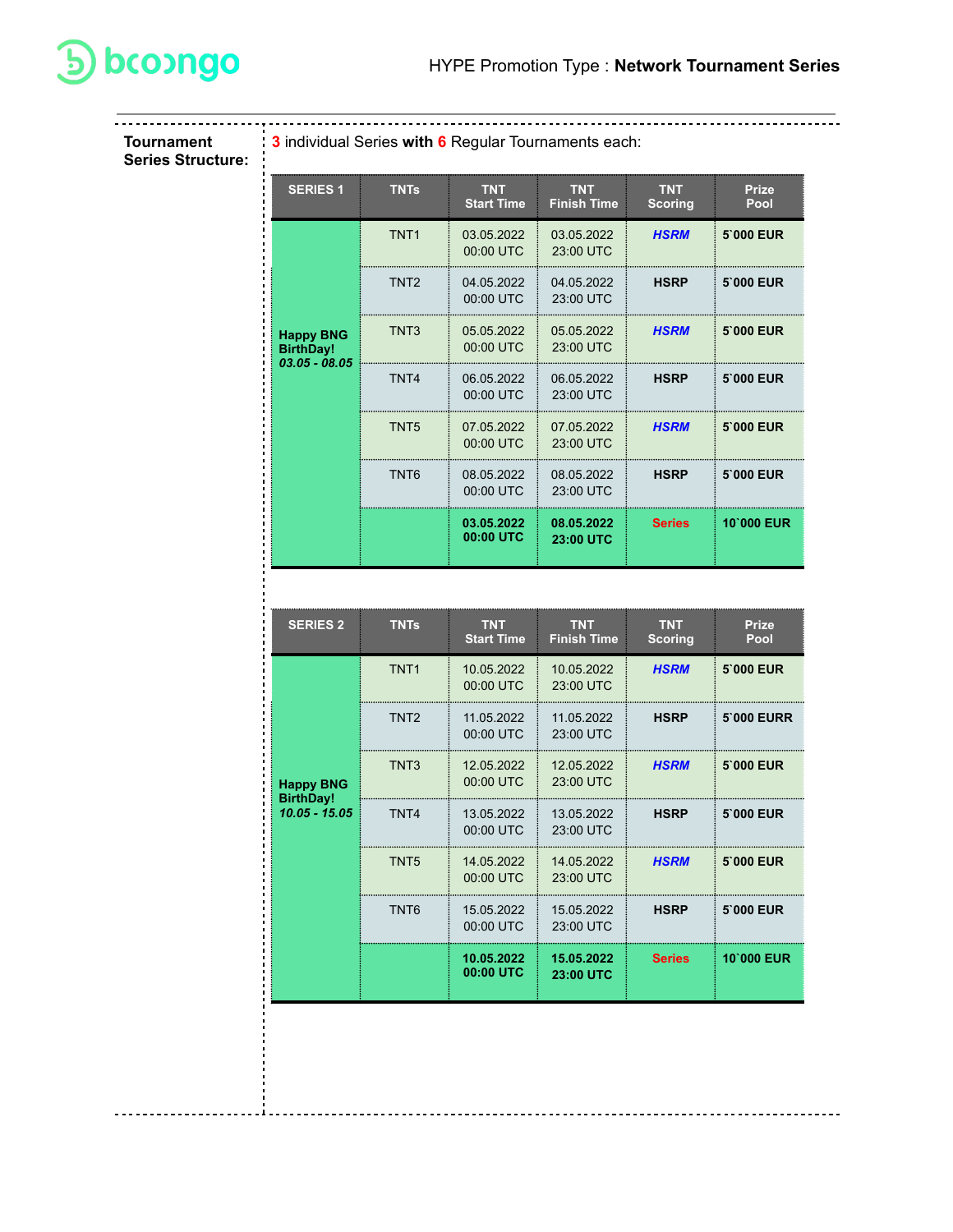| <b>Happy BNG</b><br><b>BirthDay!</b><br>17.05 - 22.05                                                                                      | TNT <sub>1</sub><br>TNT <sub>2</sub><br>TNT <sub>3</sub><br>TNT4<br>TNT5 | 17.05.2022<br>00:00 UTC<br>18.05.2022<br>00:00 UTC<br>19.05.2022<br>00:00 UTC<br>20.05.2022<br>00:00 UTC<br>21.05.2022 | 17.05.2022<br>23:00 UTC<br>18.05.2022<br>23:00 UTC<br>19.05.2022<br>23:00 UTC<br>20.05.2022<br>23:00 UTC | <b>HSRM</b><br><b>HSRP</b><br><b>HSRM</b><br><b>HSRP</b> | 5'000 EUR  |
|--------------------------------------------------------------------------------------------------------------------------------------------|--------------------------------------------------------------------------|------------------------------------------------------------------------------------------------------------------------|----------------------------------------------------------------------------------------------------------|----------------------------------------------------------|------------|
|                                                                                                                                            |                                                                          |                                                                                                                        |                                                                                                          |                                                          | 5'000 EUR  |
|                                                                                                                                            |                                                                          |                                                                                                                        |                                                                                                          |                                                          | 5'000 EUR  |
|                                                                                                                                            |                                                                          |                                                                                                                        |                                                                                                          |                                                          | 5'000 EUR  |
|                                                                                                                                            |                                                                          |                                                                                                                        |                                                                                                          |                                                          |            |
|                                                                                                                                            |                                                                          | 00:00 UTC                                                                                                              | 21.05.2022<br>23:00 UTC                                                                                  | <b>HSRM</b>                                              | 5'000 EUR  |
|                                                                                                                                            | TNT6                                                                     | 22.05.2022<br>00:00 UTC                                                                                                | 22.05.2022<br>23:00 UTC                                                                                  | <b>HSRP</b>                                              | 5'000 EUR  |
|                                                                                                                                            |                                                                          | 17.05.2022<br>00:00 UTC                                                                                                | 22.05.2022<br>23:00 UTC                                                                                  | <b>Series</b>                                            | 10'000 EUR |
| <b>Pearl Diver 2</b><br><b>Sun of Egypt 2</b><br><b>15 Dragon Pearls</b><br><b>Magic Apple</b><br><b>Hit the Gold</b><br><b>Black Wolf</b> |                                                                          |                                                                                                                        |                                                                                                          |                                                          |            |
| <b>Dragon Pearls</b><br><b>Gold Express</b><br><b>Sun of Egypt</b><br><b>Tiger Jungle</b>                                                  |                                                                          |                                                                                                                        |                                                                                                          |                                                          |            |
| <b>Aztec Sun</b>                                                                                                                           |                                                                          |                                                                                                                        |                                                                                                          |                                                          |            |

**D** bcoongo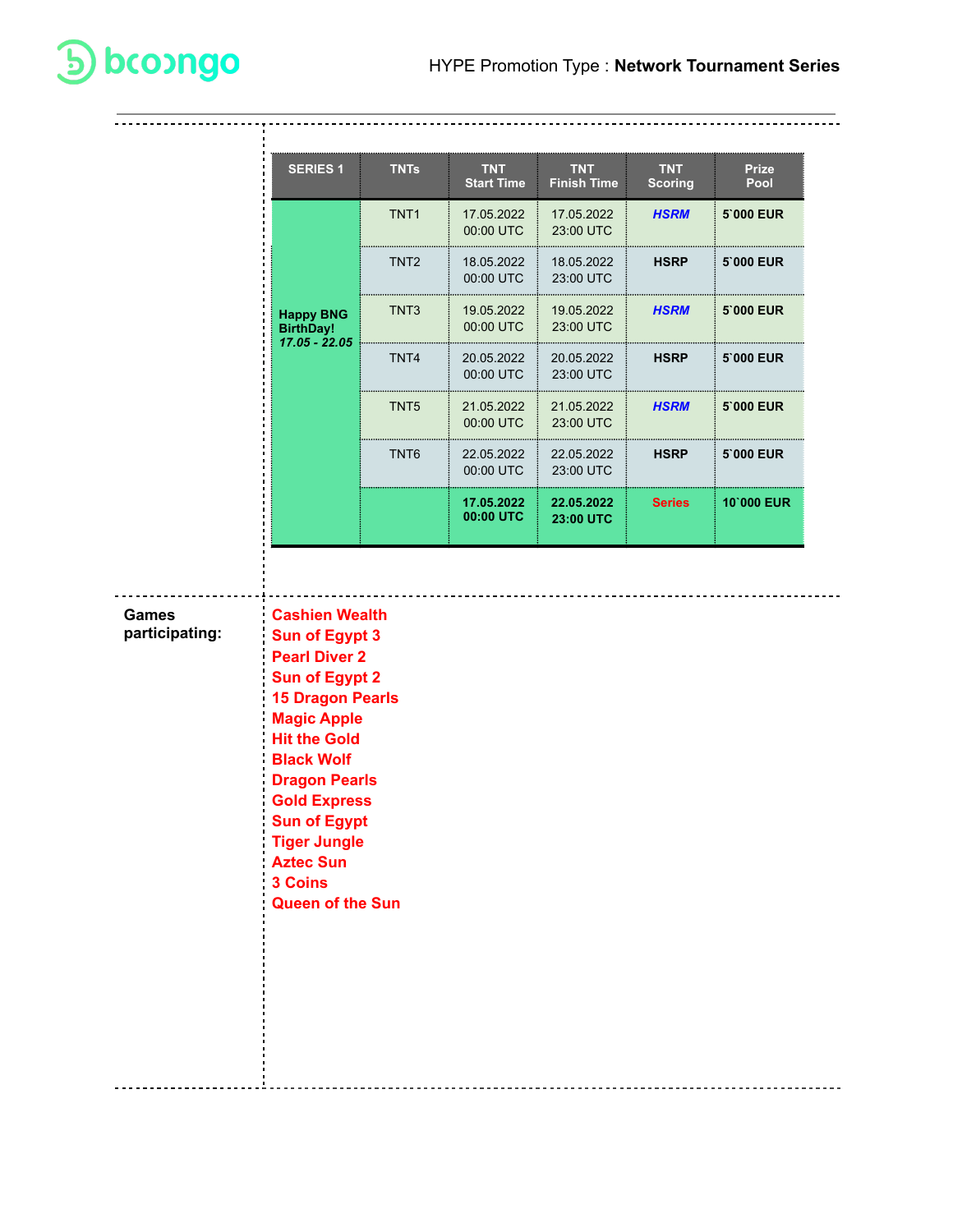

| <b>REGULAR TOURNAMENT SETTINGS</b>                         |                                                                                                                                                                                                                                                                                                                                                                                                                                                                                                                      |
|------------------------------------------------------------|----------------------------------------------------------------------------------------------------------------------------------------------------------------------------------------------------------------------------------------------------------------------------------------------------------------------------------------------------------------------------------------------------------------------------------------------------------------------------------------------------------------------|
| Pool:                                                      | Tournament Prize : 5'000 EUR for each Tournament, which is 90 000 EUR in Grand Total for 18<br>tournaments (or player's currency equivalent)<br>Please, check the Prize Pool Distribution Section for more details.                                                                                                                                                                                                                                                                                                  |
| <b>Qualification:</b>                                      | To be qualified and have a right to claim the prize player should fulfill the<br>following conditions:<br>1. Minimum Bet is 0.50 EUR,<br><b>AND</b><br>2. Minimum number of spins is 100.<br>All points collected during the qualification stage are saved and considered for a<br>player after passing the qualification. Non-qualified players are also shown on the<br>Leaderboard, but stripped and in grey until they are qualified.                                                                            |
| <b>Tournament</b><br><b>Scoring (Winning</b><br>Mechanic): | <b>HSRP:</b><br><b>Highest single round payout</b><br>Players will get points for the highest payout in a single round<br>1 EUR payout = 1 Point<br><b>HSRM:</b><br><b>Highest single round multiplier</b><br>Players will get points for the highest multiplier in a single round<br>$X1 = 1$ Point                                                                                                                                                                                                                 |
| In-Game<br><b>Tournament</b><br>Leaderboard:               | During the Tournament Leaderboard is updated in real-time with each player's<br>spin. Stats are updated on a 10 seconds sync between the game and promo<br>server if no player's activity.<br>Winning Points are shown and sorted on the Tournament Leaderboard - the best<br>players' results are always on TOP.<br>Forming the Final Leaderboard stage reserves a 5-minutes delay to get rid of all<br>possible data loss scenarios, players can see a Stripped Leaderboard when<br>proceeding final calculations. |
| <b>SERIES SETTINGS</b>                                     |                                                                                                                                                                                                                                                                                                                                                                                                                                                                                                                      |
| Pool:                                                      | Series Extra Prize : 30 000 EUR Grand Total (or player's currency equivalent)                                                                                                                                                                                                                                                                                                                                                                                                                                        |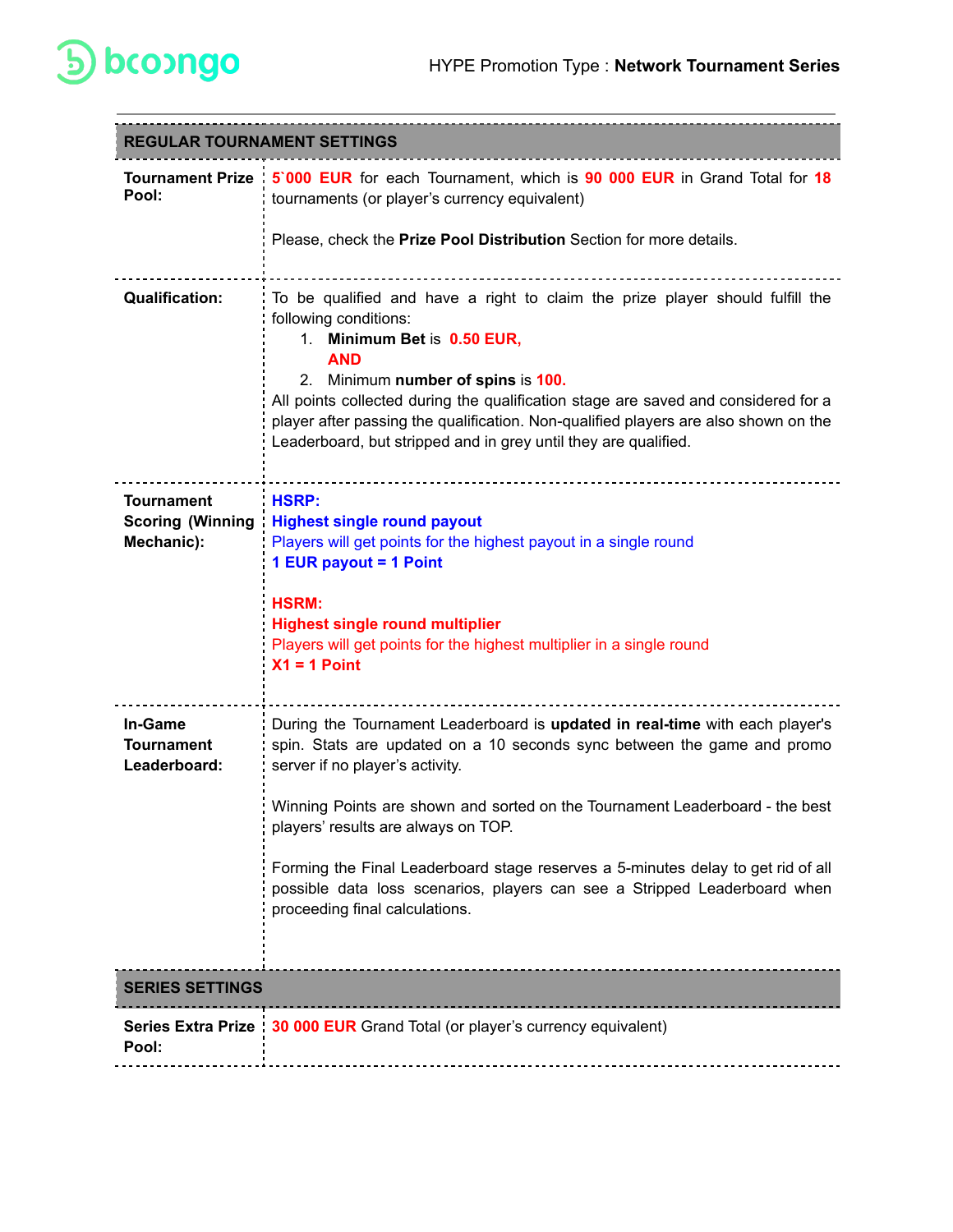

| <b>Series</b><br><b>Extra</b><br><b>Scoring (Winning</b><br>Mechanic): | Players are getting Series Extra Points during the whole Campaign based on<br>following logic:                                                                                                                                                              |            |             |  |  |
|------------------------------------------------------------------------|-------------------------------------------------------------------------------------------------------------------------------------------------------------------------------------------------------------------------------------------------------------|------------|-------------|--|--|
|                                                                        | For Passed Qualification in each Regular TNT                                                                                                                                                                                                                |            | 200 points  |  |  |
|                                                                        | For Every 100 EUR Bets during all Regular TNT                                                                                                                                                                                                               |            | 1 points    |  |  |
|                                                                        |                                                                                                                                                                                                                                                             | 1st        | 1000 points |  |  |
|                                                                        | For Place in Regular TNT                                                                                                                                                                                                                                    | 2nd        | 500 points  |  |  |
|                                                                        |                                                                                                                                                                                                                                                             | 3rd        | 250 points  |  |  |
|                                                                        |                                                                                                                                                                                                                                                             | 4th-5th    | 200 points  |  |  |
|                                                                        |                                                                                                                                                                                                                                                             | $6th-10th$ | 150 points  |  |  |
|                                                                        |                                                                                                                                                                                                                                                             | 11th-100   | 50 points   |  |  |
|                                                                        |                                                                                                                                                                                                                                                             | 101th-200  | 30 points   |  |  |
|                                                                        | Points to Series Extra Leaderboard received by players are accumulated<br>during the whole series of Tournaments. Player with the biggest accumulated<br>score is taking the 1st place in Series Extra Leaderboard, while others are<br>sorted accordingly. |            |             |  |  |
| <b>Extra</b><br>Series<br>Leaderboard:                                 | The Series (Extra) Leaderboard is running in parallel with the In-Game<br>Regular Tournament Leaderboard.                                                                                                                                                   |            |             |  |  |
|                                                                        | Player can see 2 Leaderboards at the same time: The Series Extra<br>Leaderboard and In-Game Tournament Leaderboard, showing player's progress<br>during the whole series of tournaments                                                                     |            |             |  |  |
|                                                                        | The Series Leaderboard is visible on the right side of PromoUI and shows the<br>historical progress of collected points of a current player and the Extra<br>Leaderboard itself with Extra prizes for the Series.                                           |            |             |  |  |
|                                                                        | Series (Extra) Leaderboard prizes are paid out simultaneously with a closing<br>Regular Tournament of the Series on 03.05.2022 23:00 UTC and 22.05.2022<br><b>23:00 UTC</b>                                                                                 |            |             |  |  |